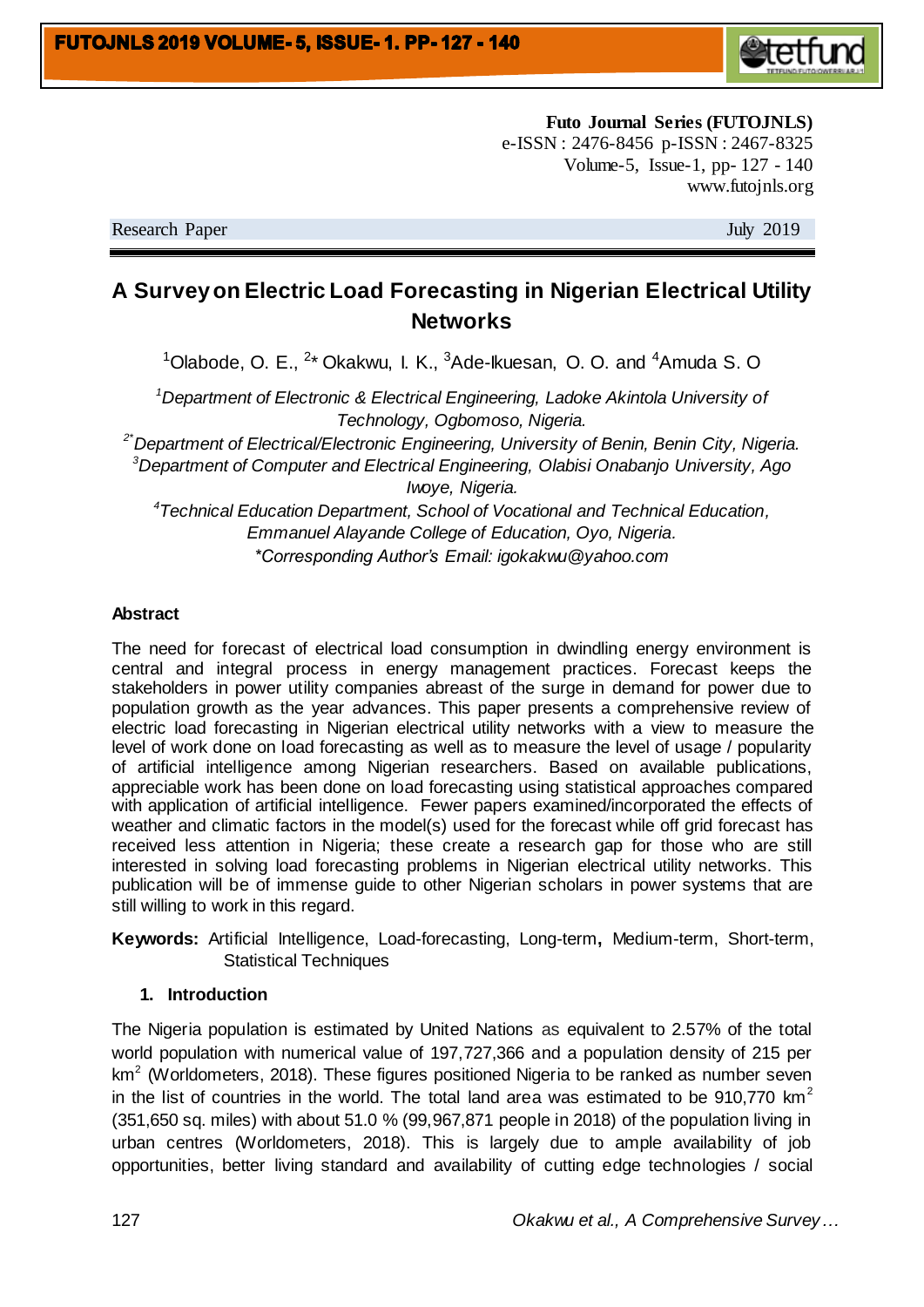

amenities. Sadly, Nigeria is positioned to be the second country with the highest electricity deficit having about 82.4 million that lack access to electricity based on the research report released by the World Bank (Premium Newspaper, 2013; Oladeji & Sule, 2015). In 2015, it was also reported that about 75 percent of Nigerians do not have access to uninterrupted power supply (Alphonsus, 2016). Similarly, an estimate of 41% businesses in Nigeria generate their own electricity, while 56% had no access to electricity despite marginal improvement in power supply which stood at 4,884 MW in November 2015 and 5,074.7 MW in February 2016. The situation is indeed worrisome and more likely that Nigeria may not meet its target of 20,000 MW generation capacity by 2020 (Alphonsus, 2016).

Nigeria electric power utility is well established across six geo-political zones which are subdivided into thirty-six states and the Federal Capital Territory (FCT) (Okolobah & Ismail, 2013). Figure 1 shows the 36 states in Nigeria and FCT. Assessing the contemporary status of electricity generation in Nigeria with respect to her population showed a gross inadequacy in its supply. It is needless to re-emphasize that as population and per capital income of individual increases, demand for power will sky-rocket. Electric load forecasting has been a tool used by several Nigerian academia to keep the government and other concerned stakeholders in electricity industries abreast of Nigeria need of power as the population increases. The power system in Nigeria in recent times is known to everyone to be epileptic, grossly inadequate and unreliable (Anonymous, 2010). The performance stands to improve colossally if a precise electric load forecasting is designed and consequently implemented by the concerned parties, hence, the need to review researches in electric power demand forecast in Nigeria is thus, imperative.





## **2. Energy Management Practices; Electric Load Forecasting**

One of the key energy management practices in power system engineering is load forecasting, which central and an integral process with far-reaching effects which span through contingency planning, load shedding and management strategies commercialization strategies (Buitrago & Asfour, 2017). Load forecasting is an intelligent prediction of past and present load demand patterns with a view to ascertain with satisfactory reliability and accuracy the anticipated load growth (Okoye & Madueme, 2016).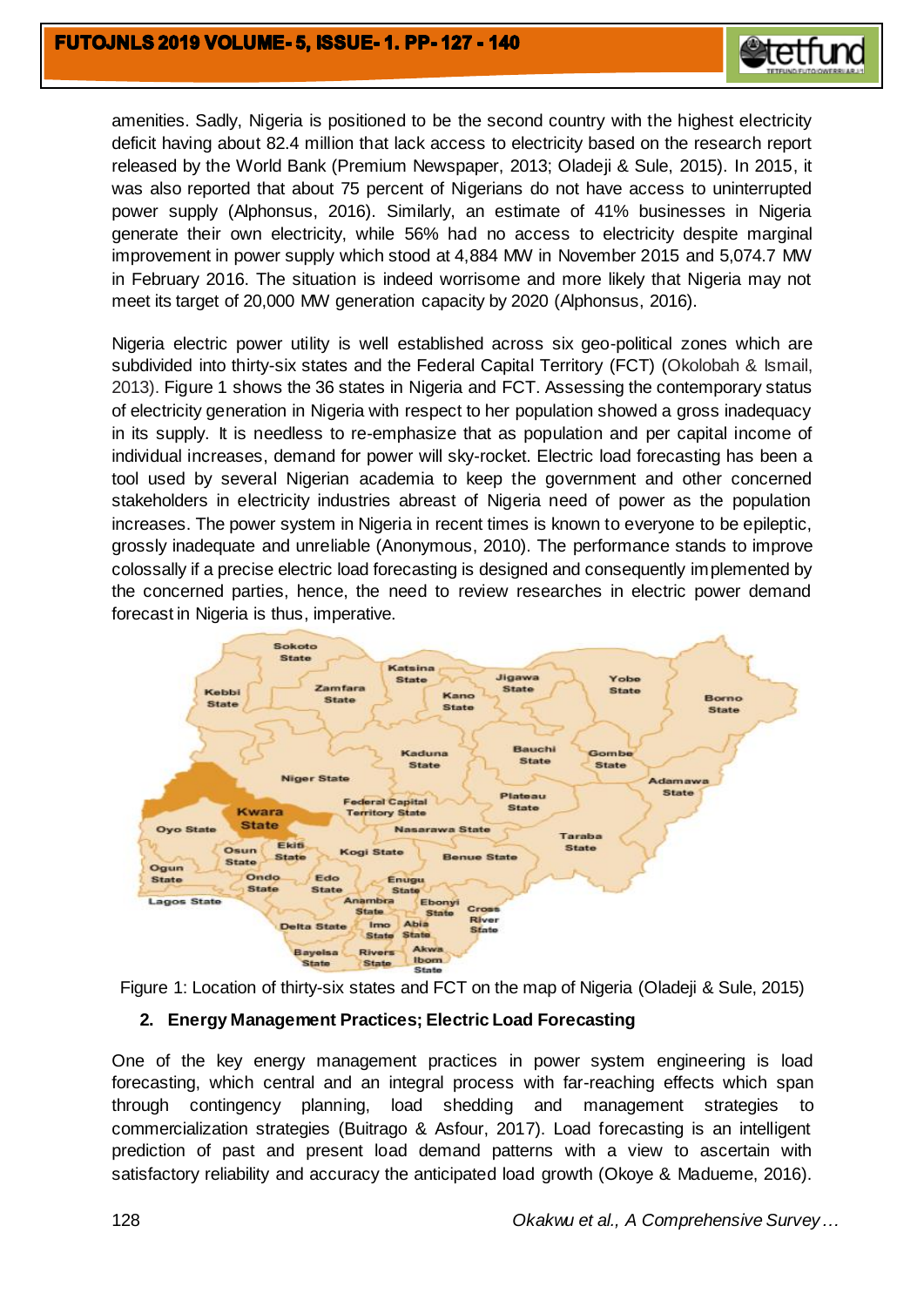

Errors in load forecasting causes increased costs of operation. Projecting load lower than the actual load results in utilities not committing the necessary generation units and therefore, incurring higher costs due to the use of peak power plants while higher load projection escalates the operational costs due to unnecessary starting of baseline units that are not put to use (Buitrago & Asfour, 2017; Satish, Swarup, Srinivas & Rao, 2004).

Accurate forecast is non-negotiable as it equips the generation and transmission companies on the need to restructure their plans with a view to meeting up with the future load growth and market volatilities (Swasti, Jose, Mart & Vander, 2016). Based on the duration of forecast, three types of load forecasting can be identified; short term load forecasting (STLF), medium term load forecasting (MTLF) and long term load forecasting (LTLF). A forecast projected for duration of one hour to one week is referred to as STLF, MTLFs are usually from a week to a year while LTLF spans for duration longer than a year (Feinberg, Hajagos & Genethliou, 2003). STLF finds application in generation and transmission of electricity scheduling, MTLF is suitable for fuel purchases scheduling while LTLFs are employed in developing power supply and delivery system (generation units, transmission system, and distribution system) (Almeshaici & Soltan, 2011). Approaches for load forecasting can be broadly classified into statistical techniques and Artificial Intelligence (AI) approaches. All forms of autoregressive and parametric models are classed as statistical techniques while AI methods among others include artificial neural networks (ANN), fuzzy logic, expert systems and support vector machine (SVM) (Christian & Taylor, 2000).

## **3. Review of Literatures on Load Forecasting in Nigerian Electrical Utility Networks**

Adepoju, Ogunjuyigbe & Alawode (2007) addressed short-term load forecasting with the aid of Artificial Neural Network (ANN) using Nigeria electric power system as case study. Historical load data for the month of August, 2003 were collected from Power Holding Company of Nigeria (PHCN). The pre-processing of the data sets, network training, and forecasting were the essential stages in their work. With the trained network tested on one week's data, 2.54% absolute mean error (AME) was achieved. The authors suggested that subsequent research should consider incorporating weather information in addition to customer class into the network.

Idoniboyeobu & Odubo (2010) presented both least square and exponential approaches to forecast electric load in Bayelsa State. The historical electrical load data that span from 1997 to 2006 were used to predict future load consumption from 2007 to 2020. The least square approach used failed to consider factors such as increase in load demand caused by industrialization in the state and deliberate government intervention on rural electrical, hence exponential approach was applied. The results of the analysis showed that the exponential techniques revealed a significant deviation from that obtained using the least square approach as the year increased. The authors concluded that electrical power demand for the state was comparatively low and steady due to absence of industrial development and that the initial installed capacity of 40 MW would be grossly inadequate by 2020, hence the need for upgrade.

Muhammad & Sanusi (2012) designed an ANN model for STLF using 132/33kV substation in Kano, Nigeria as case study. The Levernberg Marquardt BP algorithm was employed to determine the connection weights between the neurons. The network was trained using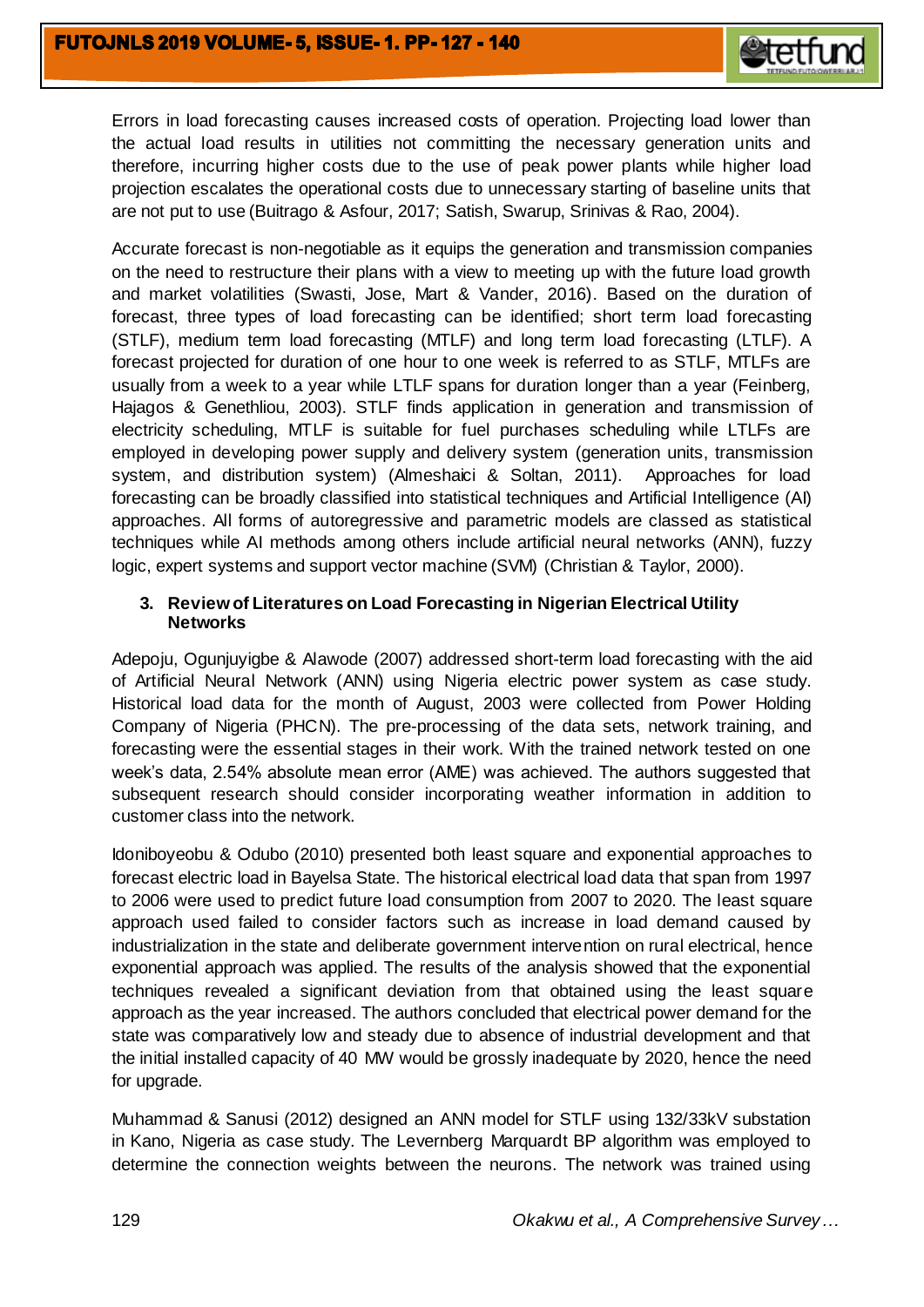

2005 load data collected from power utility in Kano. The input data set as follow; 70% for as training set while 15% each was used for testing and validation of the network output results. Of all the values obtained for mean squared error (MSE), 5.84e<sup>-6</sup> was the best after several networks architectures training and simulation. The accuracy of the forecasts was verified by comparing the simulated outputs from the network with the results obtained from the utility company. The authors concluded that the proposed technique is quite robust and suitable forecasting future load demands for the daily operational planning of power system distribution sub-stations in Nigeria.

Eneje, Fadare, Simolowo & Falana (2012) presented comparative analysis of three different models (compound-growth (CGM), linear regression model (LRM) and cubic regression model (CRM) to forecast electrical load demand of Ikorodu, Lagos state. Previous load data for the case study sourced from PHCN was used for the analysis. Pearson's correlation coefficient and mean absolute-percentage-error (MAPE) were the performance metrics used. Load forecast for the residential and non-residential load were done separately, LRM revealed that the annual growth for the year 2011 to 2015 decreased steadily while for the CGM, the annual growth was staggering, increasing up and decreasing without appreciable effect on the periodic load growth for each additional year. CGM has the best rank closest to unity and least value of MAPE; it was then employed to predict the future load. The authors concluded the study by soliciting for consolidation of the energy supply to the residential due to large gap in the load values.

Okolobah & Ismail (2013) proposed a novel electric peak load forecasting model that combines empirical mode decomposition (EMD) and ANN. The stages involved entailed collection and decomposition of historical load data (PHNC, Bida) into several intrinsic mode functions (IMFS) and a residue component using the EMD sifting process, separate building of neural network (NN) models for each of IMFS and residue component and lastly, combining the predictions from these models and making forecast. The results obtained with the proposed EMD-ANN model was compared with that obtained from a conventional NN model, it output forms the conventional BPNN model by 2.3% for the whole year model and by 1.8% for the weekday model, judging by the forecast accuracy of both models.

Amlabu, Agber, Onah, & Mohammed (2013) presented load demand forecasting with least squares technique using four different regional power supplies scenarios (Kaduna, Port-Harcourt, Osogbo and Shiroro) in Nigeria as case study. The trend of load pattern obtained with the least square technique for the four regions showed that the energy required increases as the year advances.

Musa & Mbaga (2014) investigated the application of ANN of smaller size to predict daily peak load for a period of one year, daily seasonal indices was calculated as the ratio of predicted load to actual load. Forecast results for three months selected from extremely different seasons showed that maximum forecast error drop from 11.32% for the ANN to 7.16% for the ANNSI. Correspondingly, AME drops from 3.58% for the ANN to 2.76% for the ANNSI. This shows the overall effectiveness of the ANNSI over the normal prediction using ANN.

Isaac, Felly-Njoku, Adewale, & Ayokunle (2014) presented MTLF of Covenant University (a typical private tertiary educational institution in Nigeria) as case study. Three different techniques (LRM, CGM and CRM) were used; load data between the period of January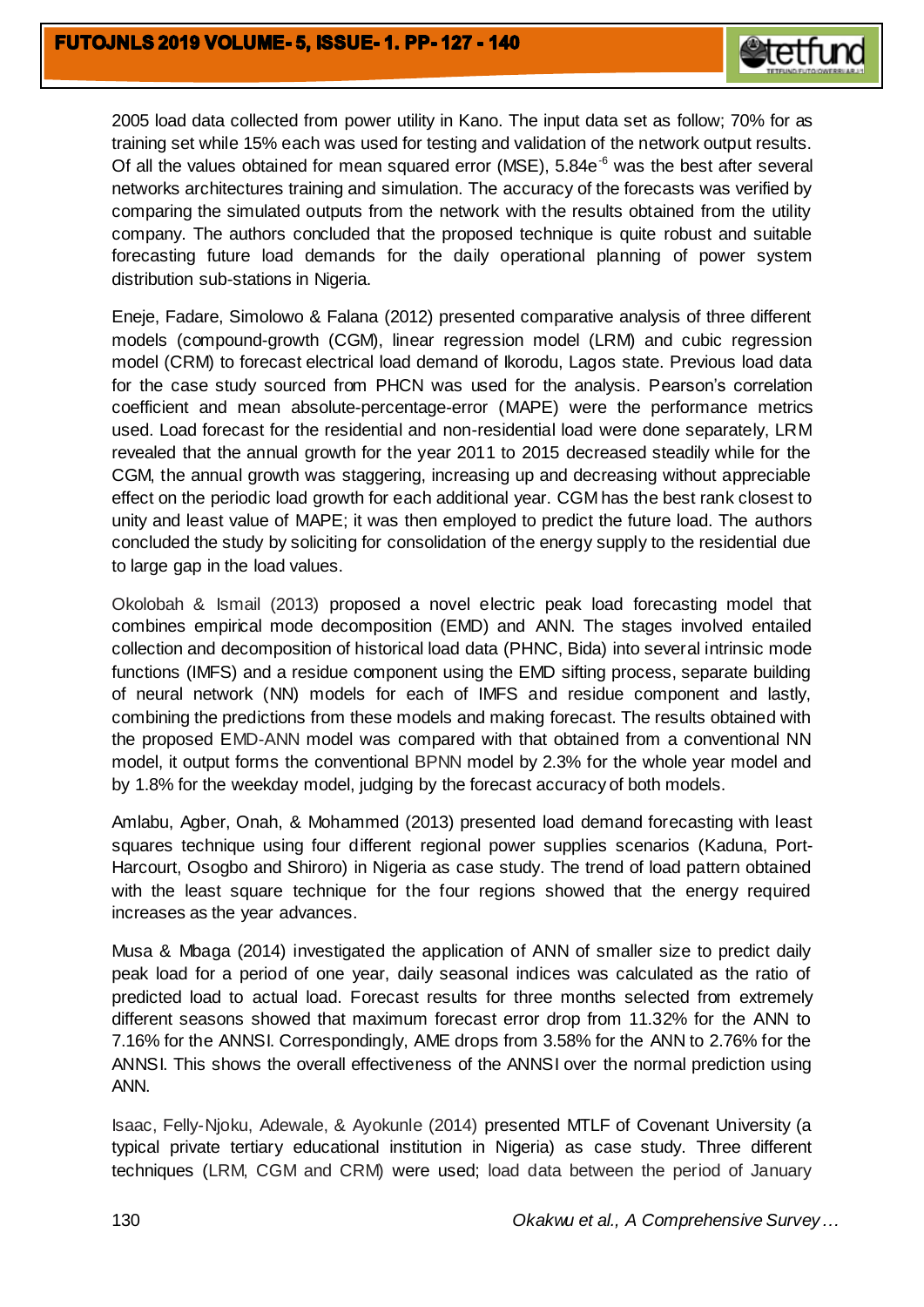

2012 and January 2013 were collected from the institution. The results of load forecast obtained for each models were compared using MAPE and RMSE performance metrics. LRM produced the best error margin: 0.5792 and 41.34 for MAPE and RMSE, respectively.

Idoniboyeobu and Ekanem (2014) examined application of least square and regression exponential analysis to assess and to predict the electric load demand in three different major towns (Uyo, Ikot Ekpene and Eket) in Akwa Ibom State, Nigeria. Five years (2006- 2010) monthly load allocation and utilization was sourced from PHCN for the analysis. The two approaches were independently investigated for the forecast, it was observed that the load growth was slow but steady and the projected power demand by the year 2020 was estimated to be 247.84 MW.

Ezennaya, Isaac, Okolie, & Ezeanyim (2014) presented application of time series analysis for LTLF of Nigeria electricity demand with a view to meet the vision of projected energy demand for 2025. The stochastic/probabilistic extrapolation method based on the time series analysis of past load demand curve using straight line graph/curve was employed. The energy consumption by industrial, residential and commercial for the years 2000-2012 obtained from National Bureau of Statistics and the Central Bank Statistical Bulletin was used for LTLF for period of 2013-2030. The authors idea was based on the results of the analysis that power generation or importation of about 20,000MW, totaling 300% of the present installed capacity will be required to adequately cater for the energy need of Nigerians by the year 2030.

Idoniboyeobu & Idumangi (2015) did a comprehensive comparative study on different numerical techniques (least square method, Lagrange interpolation method, second-order polynomial method, exponential functions, power function model and time series analysis) to forecast the load demand required in Bayelsa State, Nigeria for the year 2025. Electrical load data of allocation and utilization of power consumption of the state for past five (5) years (2006-2010) were collected from PHCN and Kolo Creek gas turbine power station, Nigeria. The strength and weakness of the each approach was comprehensively x-rayed and in all, second-order polynomial method gave the best fit as well as the least error of 0.66 and 272.25MW compared to other approaches. The work revealed that the daily peak load periods in Bayelsa State occurred between 6am – 9am and 7pm - 9pm respectively and that the load demand in the state may not likely go beyond 272.25MW given population growth rate of 2.9% and an expected population of 3.517million in 2025.

Osakwe, Akpan & Ekong (2015) investigated the efficiency auto-regressive moving average with exogenous input (ARMAX), Output-Error (OE) model and State-Space Innovations Form (SSIF) model for predicting power transmission and distribution using Akure in Nigeria and its environs as case study. A total of 51,350 data samples from PHCN were collected. The results obtained for these models and that from validation results showed that OE model predictor outperformed the other models with much smaller prediction errors, good prediction and tracking capabilities. The authors pointed out that moving average filter coupled with the nonlinear nature of the power transmission and distribution data account for poor performance of ARMAX and SSIF models. The authors concluded that OE model structure and its predictor structure is highly suitable for power transmission and distribution modeling and predictions in real scenarios. The work suggested that further studies should consider dynamic modeling and nonlinear model identification of the multivariable nonlinear systems using nonlinear neural network-based approaches.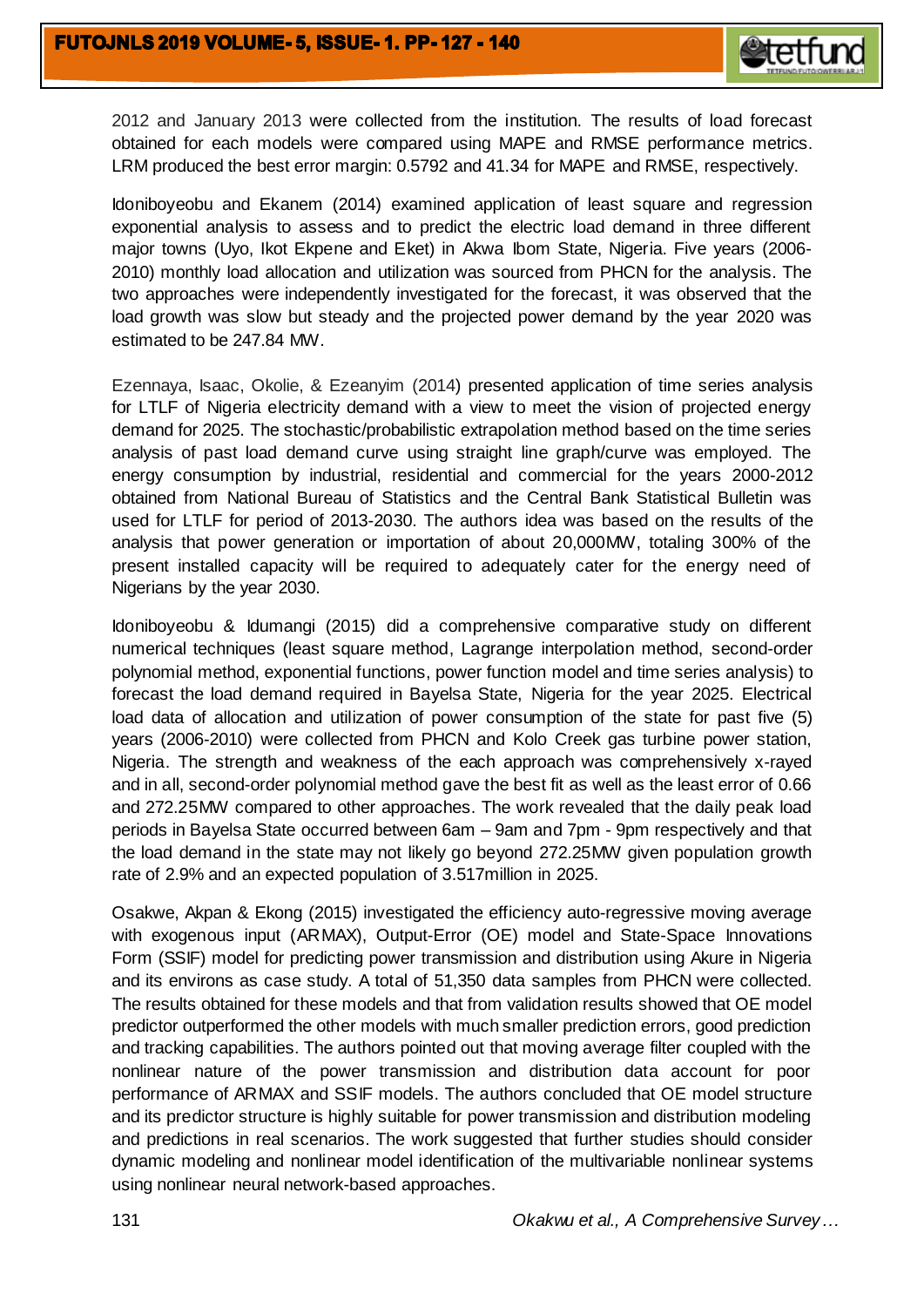

Kalu, Isaac & Ozuomba (2015) proposed a MATLAB-based estimate and forecast of peak load demand using faculty of Engineering in Imo State University, Nigeria as case study. The collected data spanned for three years (2011 to 2013). The logarithmic technique was used to implement the peak load demand for years 2014 to 2020. Design, implementation, testing, integration and maintenance are the essential stages in the work. The MATLAB-based program developed has two modules; the peak load estimation module and peak load forecasting module, the proposed approach gave faster analysis. The work recommended that further studies should consider making the software to allow user to choose duration of load forecast such as weekly, monthly, quarterly and also, the software should also allow more peak load forecast methods to be available and selectable to users rather than making users to stick to the only option.

Oladeji & Sule (2015) presented electrical load survey and forecast for a typical off-grid rural decentralized hybrid power generating systems. Elebu, Kwara State, Nigeria was used as the case study; village head, school teachers, farmers among others were interviewed to ascertain their energy need; the anticipated peak load in first year of operation of the proposed hybrid power generating system was projected to be 40.18kW while the maximum projected demand at the end of tenth year was approximately equal to 57 kW. The survey conducted showed that the study area was a viable place for integration of small hydro, wind and solar energy. The authors argued that if stable and reliable operation was to be guaranteed, the installed capacity of the proposed hybrid power generating system should be more than 60kW otherwise, the system will be unstable and unreliable at the eleventh year.

Isaac, Tolulope, Ayokunle & Peter (2016) carried out a comparative study on MTLF using ANN and time series techniques (moving average, exponential smoothing). The real time load data of Covenant University was collected from the University power station. Based on the analysis using mean absolute deviation (MAD), mean squared error (MSE) and MAPE as performance metrics, ANN was found to outperform other methods their corresponding values are 0.225, 0.095 and 8.25 respectively.

Okelola & Adewuyi (2016) applied ANN to forecast monthly (July to December, 2017) load demand using Ogbomoso town in Nigeria as a case study. The historical load consumption data was collected from PHCN for analysis. The ANN used revealed that a non-linear relationship exited between the historical loads supplied to it during training phase. The authors concluded that the forecasted load related well with the actual load. However, the major setback of the work was that number of training epochs (iteration no) need to be constantly adjusted for the performance goal to be met where an assumed number is insufficient, hence an improvement is thus desired on this setback.

Esobinenwu (2016) developed ANN-based STLF model with improved accuracy using regional power control centre of Choba community in Nigeria which comprised of three campuses in the University of Port-Harcourt, Choba, Rivers State of Nigeria as case study. The historical electrical load data for the month of February, 2016 was used for the analysis. The proposed ANN was sufficiently trained with back propagation and tested with a view to achieve optimal topology, the optimal topology achieved was then used to predict load ahead at different time intervals. The performance metrics used are MSE and regression value (R). The result of analysis showed that ANN when sufficiently trained is suitable for predicting future electricity demand.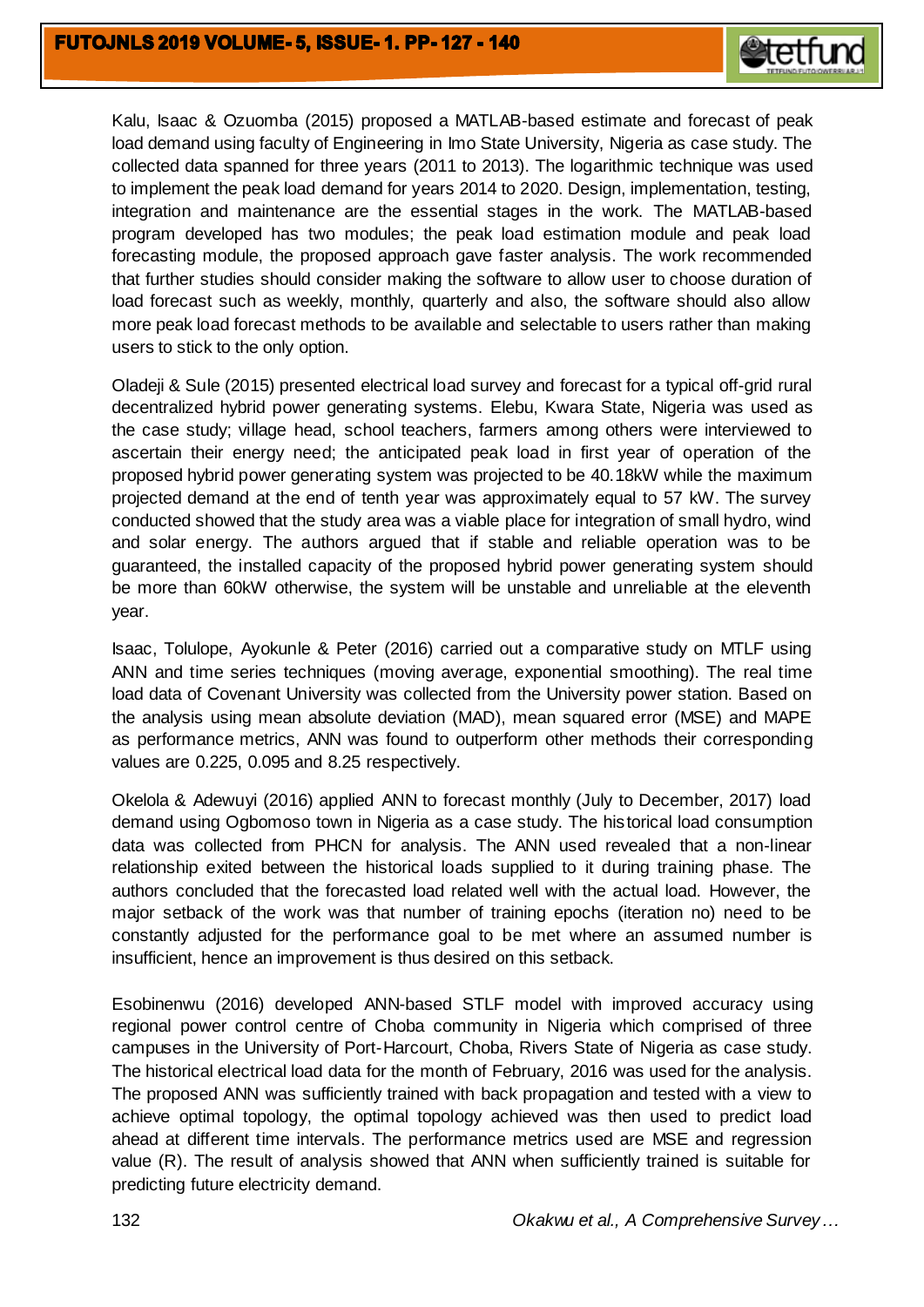

Bamigboye & Freidrick (2016) proposed a new method for STLF with particle swarm optimization (PSO) techniques using Osogbo 33-bus system in Nigeria as a case study. The essential steps employed in the work include pre-processing of the data sets, PSO algorithm, and forecasting. The training samples used were of the same data type as the learning samples in the forecasting process and selected by a fuzzy clustering technique according to the degree of similarity of the input samples considering the periodic characteristics of the load, thereafter, PSO was employed to optimize the model parameters cost of the electricity load demand. The inputs used for the PSO entailed one set of historical electricity demand data. Based on the results obtained, the authors concluded that the developed system have greater accuracy in prediction of electricity load demand, in addition it as well reduce forecasting errors significantly.

Olagoke, Ayeni & Hamba (2016) presented another approach for STLF with lead time of a day ahead (1-24 hours) using ANN. The major uniqueness of the work was that GA was used to generate the hidden layers in ANN as compared to other papers that employed try and error approach and ANN training was done using Levenberg Marquardt. The major merits of this approach include automation of network design which could have been done manually. Secondly, the design process was analogous to a biological process in which the NN blueprints are encoded in chromosome. Daily load data of 330/132/33kV substation in Ganmo, Kwara State, Nigeria for the month of May, 2014 was used. The input variables of interest were hour of the day, temperature (average temperature) and day of the week. The model was able to determine the non-linear relationship that exists between the historical load data and temperature. MAPE of 4.705 was obtained; hence the authors argued that the developed model is a viable tool to make a prediction of the next day (hourly) load.

Hambali, Akinyemi, Oladunjoye & Yusuf (2016) examined application of three decision tree classification models (classification and regression tree (CART), reduced error pruning tree (REPTree) and Decision Stump) to forecast electric power load for Yola/Jimeta power transmission station in Nigeria. Data for three months of previous load consumption (Date, Time (hourly record), Temperature for 24 hours daily, Input voltage and Output voltage) were obtained from Yola power transmission company office. The first two months data was used for the training while the last one month data was employed for validation and testing of the algorithms. The performance evaluations of three models were made using both 10-fold cross validation method based classification accuracy, error reports and execution time. The major merits of the proposed approach include provision of intuition information of data sets with minimal computational burden as well as it divulges the principles learnt by DTs for further interpretation. In all, REPTree decision tree technique produced a better result compared with the other two algorithms, hence, it is highly suitable to forecast electric load.

Okoye & Madueme (2016) explained in detail different methods ranging from statistical to artificial intelligence techniques that can be applied to electrical load forecasting, a detailed classification of these methods was made based on the type of load forecasting, STLF, MTLF and LTLF. A generalization was made based on the review that there is no suitable method that supersedes the other in getting the best result of the forecasting, hence, for a more accurate result in load forecasting there is therefore need to study the load carefully to get the optimal results.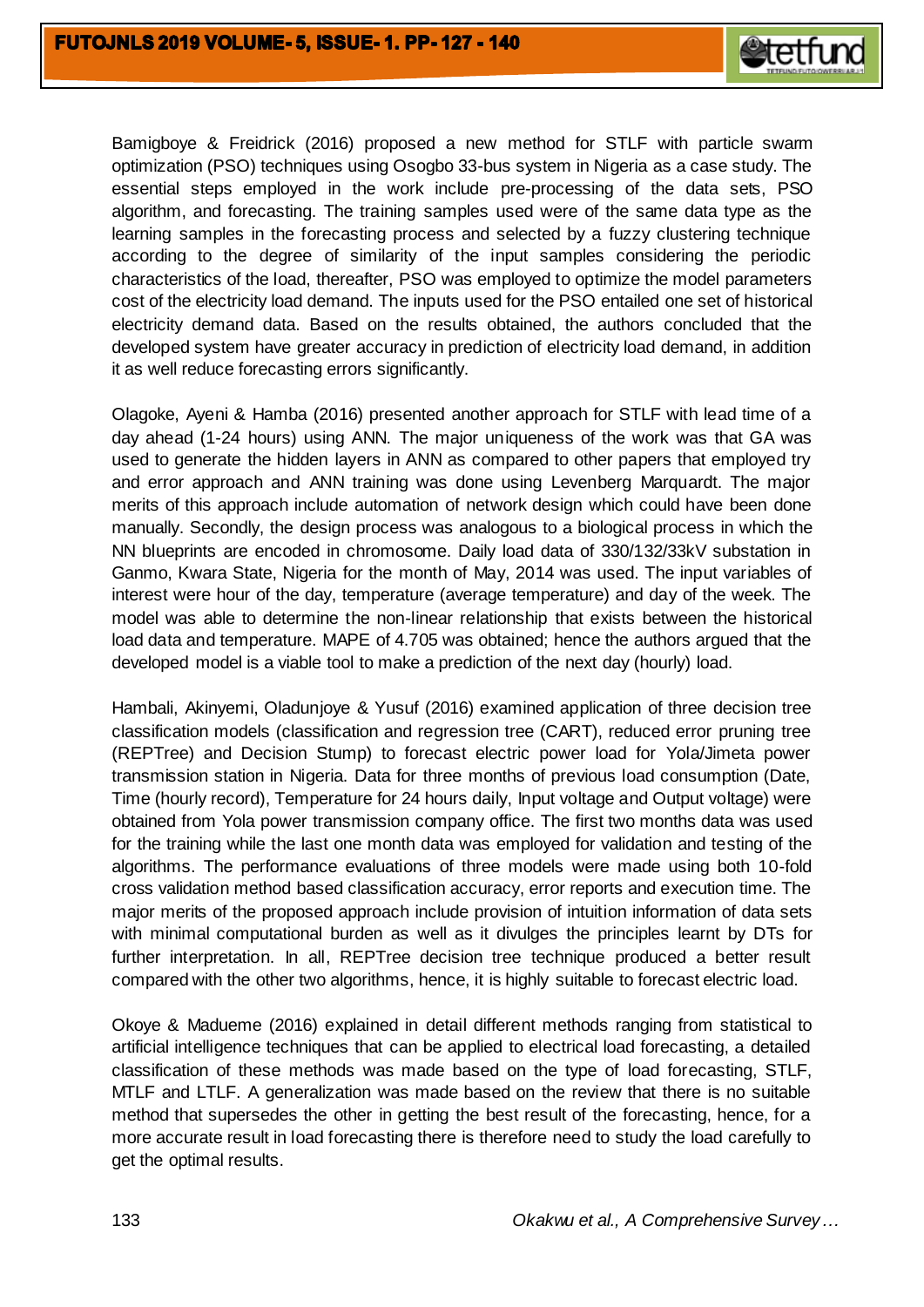

Umoren, Okpura, & Markson (2017) developed a model based on the readily available data such as electric power consumption in KWh per capita, the population and land mass of a rural community to predict the rural electrification peak load demand. Orji town in Owerri North local government area in Imo state, Nigeria was used as the case study. Data were collected from United Nation and World Bank and based on the data collected a forecast of peak load consumption for 2025 stood at 261.79 kVA subject to expected population of 3971.791, with this 75% population was proposed to have access to electricity in the study area. The approach is only applicable to area where previous load data were not readily available.

Briggs & Ugorji (2017) proposed the application of regression exponential method (REM) and least square method (LSM) to assess and predict the future load requirement in Rivers State by the year 2025. Previous load consumption data for the state for a periods of five years ((2011 – 2015) were used to forecast the expected load consumption trend in the state from 2018 to 2025. The prediction for the year 2016 with REM and LSM yield 211.3 MW and 207.1 MW while the forecasted load for 2025 with REM and LSM are 2113 MW and 2071 MW respectively. The authors argued that positive relationship existed between the load demand and year that is as the year advances, the load demanded increases due to fast growth of development in the study area. The authors recommended REM since it captured the elastic demand of the consumers during peak and off-peak time with an appreciable growth rate of 21.6%. The major challenges encountered included non-availability of adequate data and functional metering system.

Isaac, Adetiba, Odigwe & Felly-Njoku (2017) compared performances comparison of regression analysis and ANN models on STLF using load demand data set obtained from Covenant University campus in Nigeria. MAPE and RMSE was used as performance metrics, the results from the comparative study showed that the ANN model was found to be superior due to its ability to handle the load data and it has lower MAPE and RMSE of 0.0285 and 1.124 respectively. Also, ANN forecasted the prospective load demands with a very minimal error when compared to the actual load demands.

Hambali, Saheed, Gbolagade, & Gaddafi (2017) addressed electric load forecasting using ANN. ANN was preferred due to its flexibility in data modeling. The historical electrical load data for a period of three months were collected from Yola power transmission company Adamawa State, Nigeria. The collected data were pre-processed after which, data mining algorithms were applied with a view to predict electric load. ANN algorithms using three different training approaches name multilayer-Perceptron model (MLP), radial basis function (RBF) and sequential minimal optimization (SMO) were employed and compared. The performance metrics used are sensitivity, specificity, accuracy and kappa statistics. Results obtained showed that MLP recorded an accuracy of 86% with MAE of 0.016, RBF had an accuracy of 76% with MAE of 0.030 while SMO produced an accuracy of 85% with MAE of 0.090 which indicated a promising level of electric load forecast. Conclusively, MLP has the highest classification accuracy and insignificant errors.

Uduak, Ini, Mfon, & Emmanuel (2018) applied interval Type-2 Fuzzy Logic (IT2FL) and Feed-Forward Neural Network with back-propagation tuning algorithm for STLF. Uyo city in Akwa-Ibom, Nigeria was used as the case study; the data used are temperature, humidity and past electric load. The effectiveness of IT2FL was improved by using interval type-2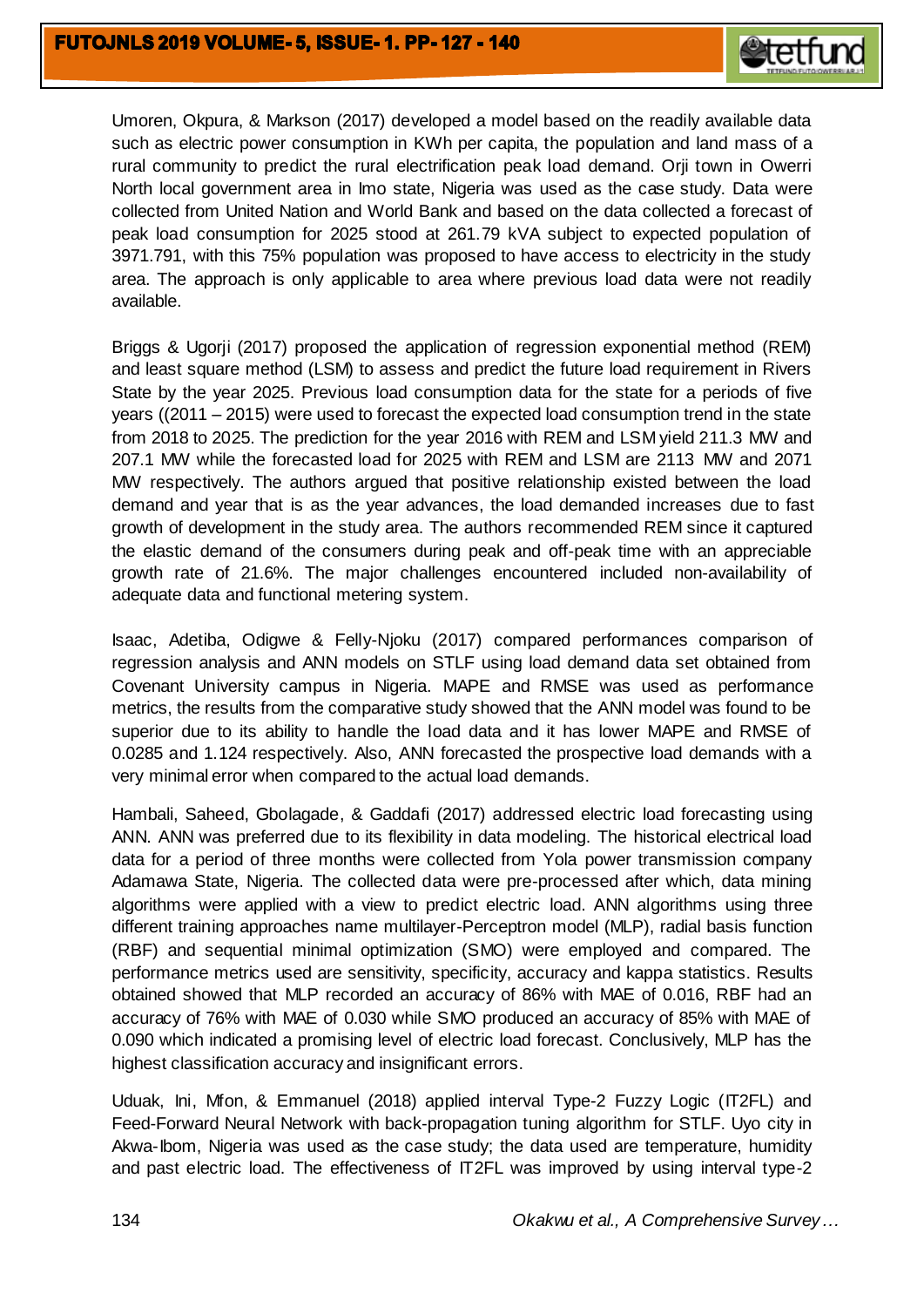

fuzzy neural network (IT2FNN) which combines Type-2 Fuzzy Logic and neural network. IT2FNN was trained via back propagation learning algorithm, with this; cost function errorbased was minimized. MAPE, MSE and RMSE were used as performance metrics. Simulation results showed that the IT2FNN approach outperforms IT2FL and T1FL methods. The performance of the proposed approaches largely depends on the appropriate selection of its set of inputs and its structure, which is the major limitation of the proposed approach.

Akpama, Vincent, & Iwueze (2018) applied ANN to LTLF for a period of 10 years (2018 to 2027)) energy consumption in Imo state, Nigeria. The data capturing the historical electric load demand, gross domestic product (GDP), population and industrial index of production (IIP) for 2007 through 2016 were sourced from Enugu Electricity Distribution Company (EEDC), Egbu, Owerri 132/33kV station. The data was divided into two sets input sets (year index, GDP, IIP and population) and target sets (annual peak load demand). The network training was done using feed-forward neural network with tap delay line, one special feature of this approach was that it combines conventional network topology (multi-layer perception) with good handling of time dependencies by means of a gamma memory. Based on the result of the analysis, the present installed capacity will not be able to adequately serve Owerri city in about ten years' time. The authors recommended an expansion in the generation capacity by about 7% annually.

Idoniboyeobu, Ogunsakin, & Wokoma (2018) proposed LTLF with the use of modified form of exponential regression model. The Nigeria power system was used as the case study, data for residential, commercial and industrial load demand in (MW) was collected between 2000 - 2012, from the Central Bank of Nigeria (CBN) and National Bureau of Statistics (NBS). The results obtained were compared to least-square and exponential model; a similar load pattern prediction was obtained. However, least-square showed linear behaviour while exponential and modified exponential exhibited non-linear behaviour. The performance of modified exponential model was found to be better with percentage error of 1.37% compared to existing model with 1.67, it was inferred that the generated energy from the respective generating station are grossly inadequate, hence a deviation between predicted energy demand (MW) and capacity allocated was reflected. The energy demand for future of 20 years was projected to be 395,870.2MW.

Aderemi, Misraa, & Ahujab (2018) applied demographic data approach to forecast the energy consumption of Canaan land where Covenant University was sited. The demographic data used include energy consumption in kWh per capita of the country, population and land mass area, the uniqueness of the approach as claimed by the authors entails simplicity and that it only makes use of readily available demographic user data rather than using previous energy consumption data. The results obtained were relatively lower compared to the actual energy consumption. This spelt the major limitation of the proposed approach as under-forecasting can result in huge capital lost, however, the proposed approach is only suitable for area where previous energy consumption data is not available.

Olabode, Okakwu, Ade-Ikuesan, & Fajuke (2018) proposed performance evaluation of regression exponential (REM) and least square techniques (LSA) on MTLF using Ogun State, Nigeria as case study. Based on the results of the analysis, LSA gave the least value of MAPE and RMSE when compared to REM. LSA was employed to predict load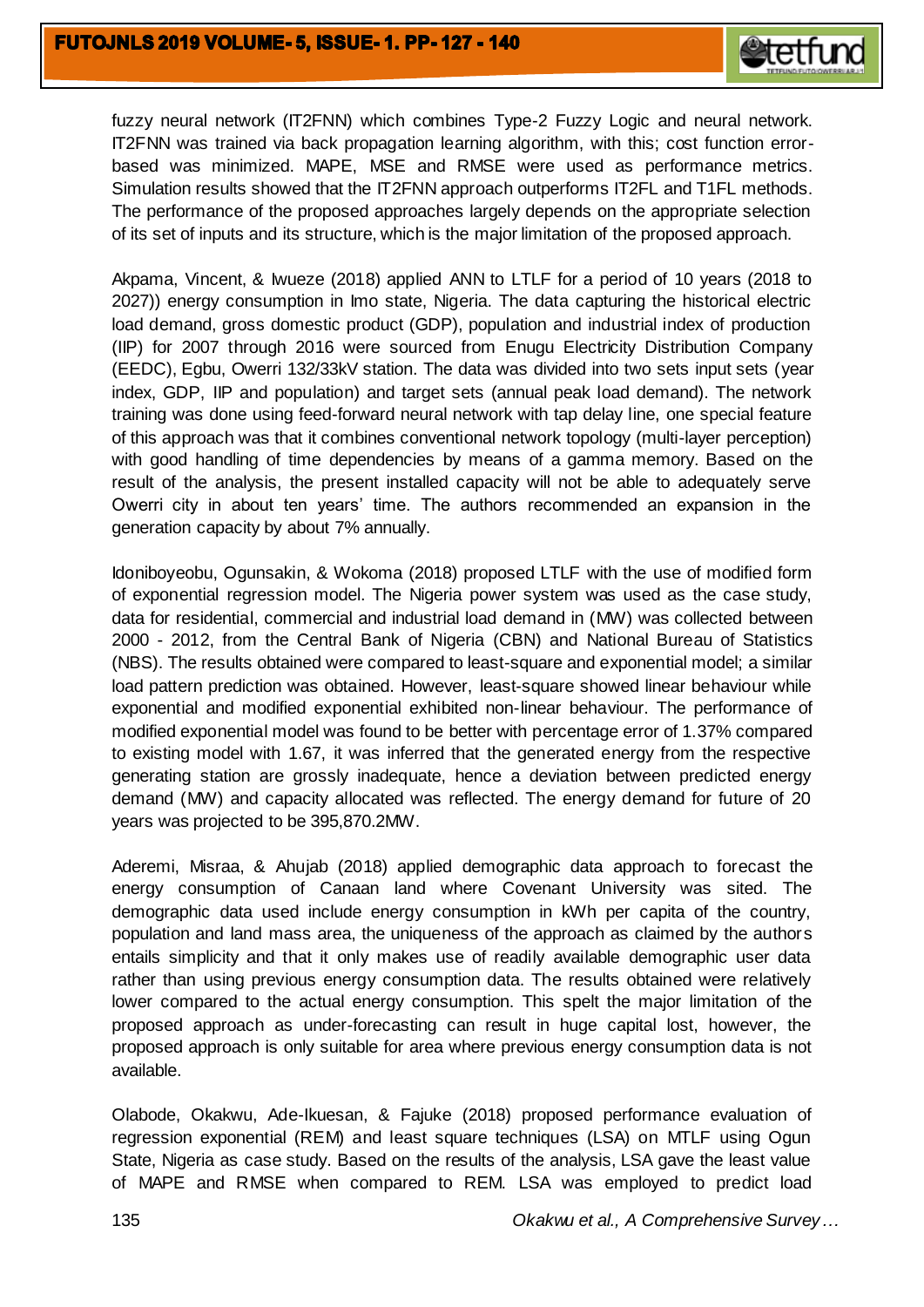

consumption for months of July-December, 2018. The study revealed a significant load growth for each month, the percentage load growth was estimated to be 34.06%, 33.54%, 36.10%, 31.10%, 32.23% and 30.15% for the months of July-December respectively. The authors argued that the low percentage load growth in the month of December was as a result of acute shortage in gas supply.

Ade-ikuesan, Osifeko, Okakwu, Folaranm, & Alao (2018) investigated probabilistic load forecast technique for predicting the load demand pattern in Ogun State, Nigeria. Energy consumption data for Ogun State for the years 2016 and 2017 was obtained from the regional headquarter of the Ibadan Electricity Distribution Company (IBEDC), Abeokuta. The results revealed that energy consumption had the probability tendency of rising above 98,469.40 MWh. It was also established that the probability of energy consumed to decrease below 46,494.68 MWh within the next few months was 5.98% and the probability that energy consumption for 2018 will fall between 98,469.40 MWh and 46,494.68 MWh was 91.84%. Based on the study, the percentage probabilities of 0.19% and 2.99% were estimated for the energy consumption not falling within 45,000 MWh to 50,000 MWh and 95,000 MWh to 99,500 MWh, respectively.

#### **4. Discussion of Findings**

The reviewed published research papers on load forecasting in Nigerian electrical utility networks from 2007 till date were meticulously analysed with a view to measure the level of work done on load forecasting as well as measure the level of usage / popularity of artificial intelligence among Nigerian researchers. The level of researcher papers reported on this concept is encouraging most especially from 2015 till date. However, most of these papers used statistical approaches. Few papers reported the use of AI in addressing load forecasting problems. Artificial neural network (ANN) was found to be the commonly used AI technique among the published papers on this concept and this may be due to its flexibility in data modeling as claimed by authors in (Hambali *et al.,* 2017). Other AI techniques found in the papers reviewed includes particle swarm optimization (Bamigboye & Freidrick, 2016), hybridized artificial neural network-genetic algorithm (ANN-GA) (Olagoke *et al.,* 2016) and ANN-Fuzzy logic approach (Idoniboyeobu *et al.,* 2018).

There is no account of usage of other powerful and recently discovered algorithm like cuckoo search algorithm (CSA), firefly algorithm (FA), fruitfly fly algorithm (FFA) for addressing forecasting problems on Nigerian grid etc. Again only fewer papers examined/incorporated the effects of weather and climatic factors in their model(s) for forecasting, while off grid forecast had received less attention in Nigeria; these create a research gap for those who are still interested in solving load forecasting problems in Nigerian electrical utility networks. This study agreed with the earlier statement of fact made by Kuster, Rezgui & Mourshed, (2017) that recurrent use of a model could imply its suitability for addressing a particular type of forecast, however, AI techniques had capacity to produce more accurate results than statistical approaches based on the common performance metrics (MAPE, RSME, AME and rank correlation coefficient among others) used for evaluating load forecasting models.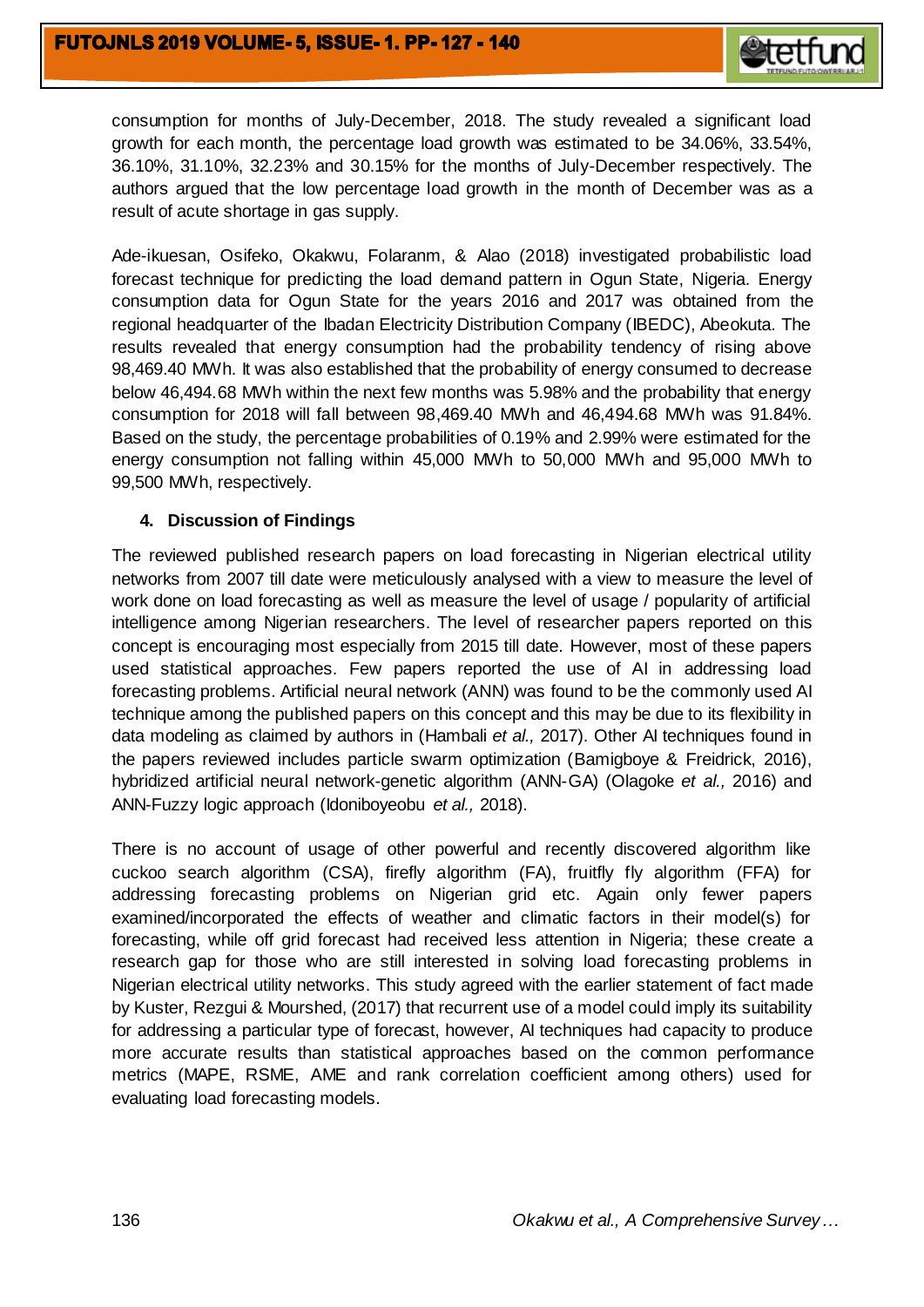



Figure 3: Distribution of papers reviewed on the basis of States used as case study

## **5. Conclusion**

Rivers State was ranked the second.

A comprehensive survey on electric load forecasting in Nigerian electrical utility networks with a view to measure the level of work done on load forecasting as well as to measure the level of usage / popularity of artificial intelligence among Nigerian researchers has been presented. Based on the available publications, appreciable work has been done on load forecasting using statistical approaches compared with application of artificial intelligence. It is recommended that the use of recently developed AI techniques should be encouraged among researchers in Nigerian. Also, to combat the problem of sourcing data from utility companies, relevant stakeholders should be sensitized on the need to keep up to date data which will assist researchers in carrying out researches in this regard. This, will in no small measure, boost the research output which will consequently be an eye-opener to stakeholders and power system planners on the need to take appropriate decisions



**etetfund**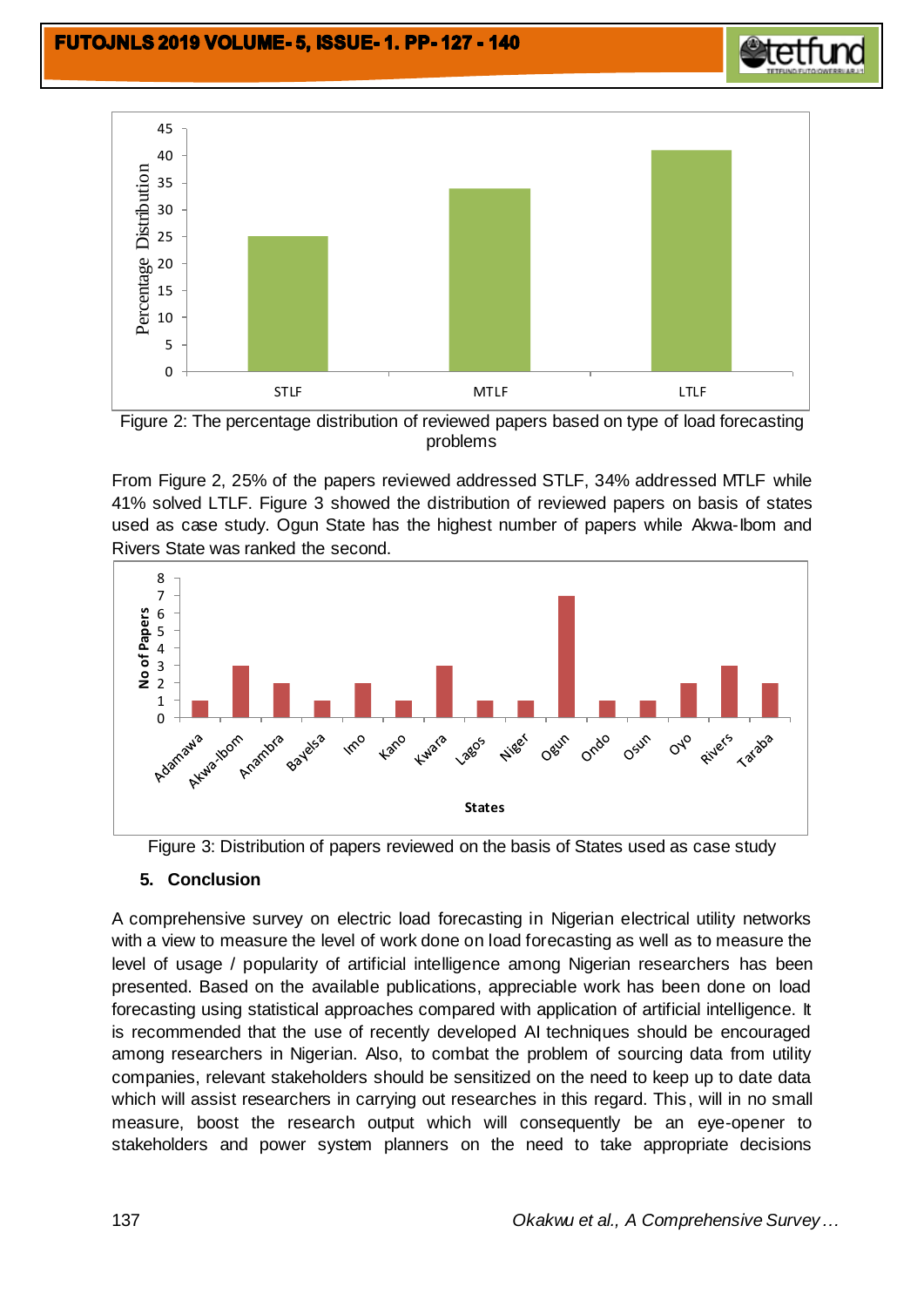

regarding planning, execution and management of power need of the teeming Nigeria populace.

#### **Reference**

- Ade-ikuesan, O.O., Osifeko, M.O., Okakwu, I.K, Folaranm, K.S & Alao, P.O (2018). Prediction of electricity consumption demand pattern for 2018 in Ogun State, Nigeria. Journal of *Applied Science and Environment Management*. 22 (6), 883 –886.
- Adepoju, G.A., Ogunjuyigbe, S. O. A. & Alawode, K. O. (2007). Application of neural network to load forecasting in Nigerian electrical power system. *Pacific Journal of Science and Technology,* 8(1), 68-72.
- Aderemi, O., Misraa, S. & Ahujab, R (2018). Energy consumption forecast using Demographic data approach with Canaan land as case study. *International Journal on Soft Computing,* 9(1), 1-29.
- Akpama V. & Iwueze, (2018). Artificial neural network for energy demand forecast. *International Journal of Electrical and Electronic Science,* 5(1), 8-13.
- Almeshaici, E. & Soltan, H (2011). A methodology for electric power load forecasting. *International Journal of Scientific and Research Publications,* 6(6), 554- 560.
- Alphonsus, O. N (2016). An examination of the challenges of power supply in Nigeria in post-privatization era, 2013-2016. *Asian Journal of Basic and Applied Sciences,* 3(1), 34- 44.
- Amlabu, C.A., Agber, J.U., Onah, C.O. & Mohammed, S.Y. (2013). Electric load forecasting: a case study of the Nigerian power sector. *International Journal of Engineering and Innovative Technology,* 2(10), 23-27.
- Anonymous (2010). The menace of electric power crisis in Nigeria. Daily Sun, Monday January 10, 2010. 45
- Bamigboye O. O & Freidrick, E (2016). Electricity load forecasting using particle swamp optimization techniques for optimization of Osogbo 33bus system in Nigeria. *International Research Journal of Engineering and Technology*, 3 (7), 783- 794.
- Briggs, T.A. & Ugorji, K (2017). Assessment of electricity demand and prediction model for the future: Rivers State**.** *European Journal of Mechanical Engineering Research*, 4(1), 1-23.
- Buitrago, J & Asfour, S. (2017). Short-term forecasting of electric loads using nonlinear autoregressive artificial neural networks with exogenous vector inputs. *Energies,* 10, 40.
- Christian, N. & Taylor, J. S. (2000). An introduction to support vector machines and other kernel-based learning methods, Cambridge: Cambridge University Press.
- Eneje, I. S., Fadare D. A., Simolowo O.E. & Falana, A. (2012). Modelling and forecasting periodic electric load for a metropolitan city in Nigeria. *An International Multidisciplinary Journal, Ethiopia,* 6(1),101-115.
- Esobinenwu, C.S (2016). Short term load forecasting using artificial neural network technique: case study of Choba community in Rivers State, Nigeria. *International Journal of Trend in Research and Development,* 3 (6), 810- 818.
- Ezennaya O. S., Isaac O. E., Okolie U. O. & Ezeanyim O. I. C (2014). Analysis of Nigeria's national electricity demand forecast (2013-2030). *International Journal of Scientific & Technology Research*, 3(3), 333- 340.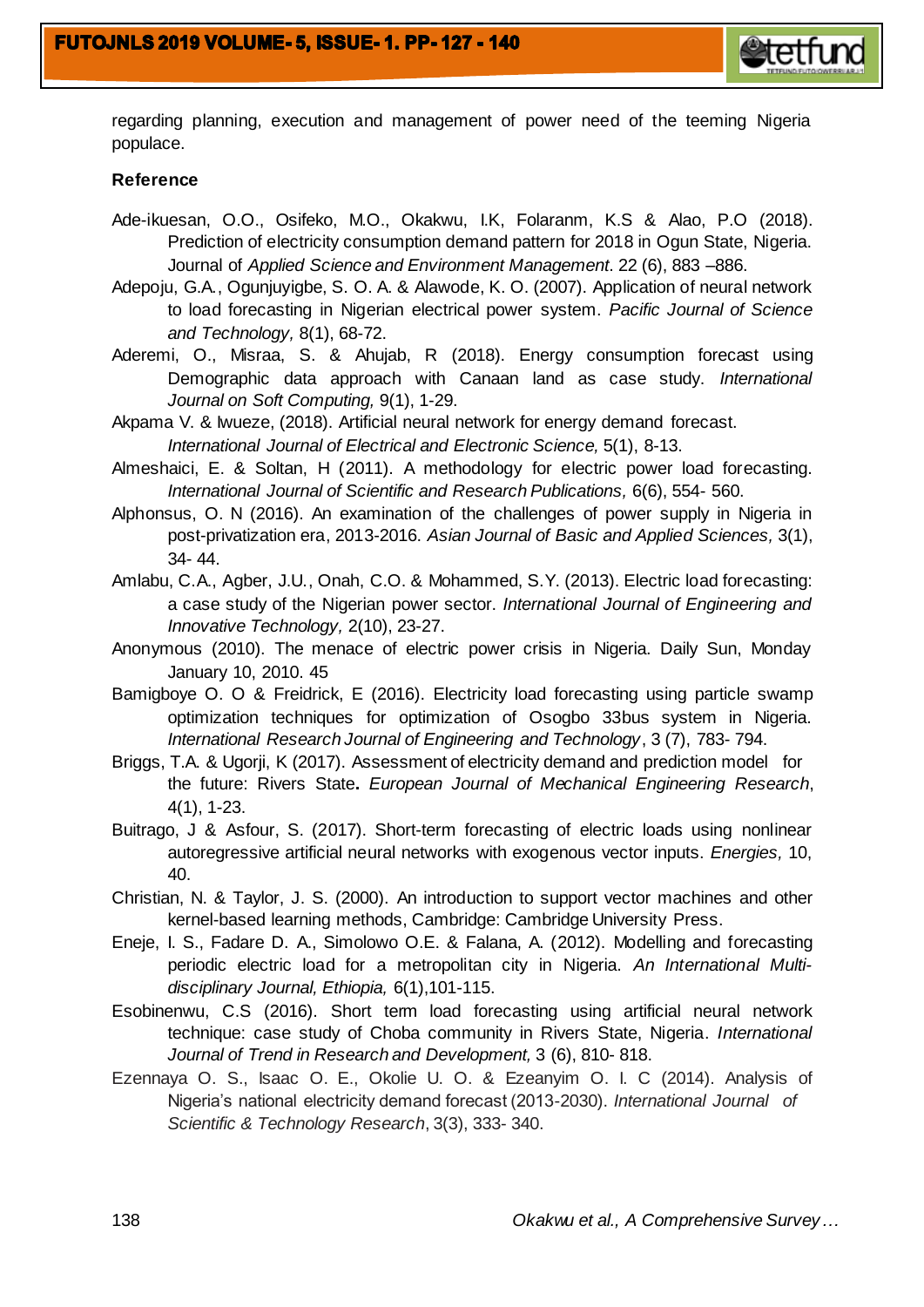

- Feinberg, E. A., Hajagos, J. T. & Genethliou, D. (2003). Statistical load modelling. Proceedings of the 7<sup>th</sup> IASTED. *International Conference: Power and Energy Systems, Palm Springs,* 88-99.
- Hambali, M. A., Saheed, Y. K, Gbolagade, M. D. & Gaddafi M (2017). Artificial neural network approach for electric load forecasting in power Distribution Company. *E-Academia Journal*, 6(2), 80-90.
- Hambali, M., Akinyemi, A., Oladunjoye, J. & Yusuf, N. (2016). Electric power load forecast using decision tree algorithms. *Computing, Information Systems, Development Informatics & Allied Research Journal*. 7(4), 29-42. http: //dx.doi.org/ 10.1016/ j.scs.2017. 08.009 Available at: http://www.worldometers.info/world-population/nigeria-population/ Retrieved on Tuesday 20<sup>th</sup>, November, 2018
- Idoniboyeobu D.C & Ekanem, M.C. (2014). Assessment of electric load demand and prediction of future load demand; a case study of Akwa Ibom State of Nigeria*. Asian Journal of Scientific Research*, 7(4), 525-535.
- Idoniboyeobu, D. C. & Idumangi, R. J. (2015). Comparative analysis for prediction of electrical power demand of Bayelsa State (Nigeria) by year 2025. *British Journal of Applied Science & Technology,* 5(3), 308-320.
- Idoniboyeobu, D.C & Odubo, G.F. (2010). Electrical load forecasting in Bayelsa state of Nigeria by the year 2020. *NIJISS,* 9(1), 22-27.
- Idoniboyeobu, D.C., Ogunsakin, A.J., & Wokoma, B. A. (2018). Forecasting of electrical energy demand in Nigeria using modified form of exponential model. *American Journal of Engineering Research,* 7(1),122-135.
- Isaac A.S, Felly-Njoku C. F., Adewale, A. A. & Ayokunle A. A (2014). Medium- term load forecasting of Covenant University using the regression analysis methods. *Journal of Energy Technologies and Policy,* 4(4), 10-16.
- Isaac A.S., Adetiba, E., Odigwe, I.A. & Felly-Njoku, F. C. (2017). A comparative study of regression analysis and artificial neural network methods for medium-term load forecasting. *Indian Journal of Science and Technology,* 10(10), 1-7
- Isaac, S., Tolulope, O., Ayokunle A. & Peter, A (2016). Short-term load forecasting using the time series and artificial neural network methods. *IOSR Journal of Electrical and Electronics Engineering,* 11(1), 72-81.
- Kalu, C., Isaac, E. & Ozuomba, S (2015). Development of MATLAB-based software for peak load estimation and forecasting: a case study of faculty of engineering, Imo State University Owerri, Imo State, Nigeria. *European Journal of Engineering and Technology,* 3(8), 20-29.
- Kuster, C., Rezgui, Y. & Mourshed, M. (2017). Electrical load forecasting models: A critical systematic review. *Sustainable Cities and Society,* 11(1), 72-81.
- Muhammad, B. & Sanusi, S.A (2012). Short-term load forecasting using artificial neural network. *Proceedings of the International Multi-conference of Engineers and Computer Scientists,* 1, 1- 6.
- Musa, S. Y. & Mbaga, E. V. (2014). Daily Nigerian peak load forecasting using network seasonal indices. *Nigerian Journal of Technology,* 33(1), 114-118.
- Okelola M. O. & Adewuyi, P. A**.** (2016). localized power load forecasting: a case study of Ogbomoso in Nigeria. *International Journal on Power Engineering and Energy,* 7(1), 601- 606.
- Okolobah, V. & Ismail, Z. (2013). An empirical mode decomposition approach to peak load demand forecasting. *Indian Journal of Science and Technology,* 6(9), 5201-5207.